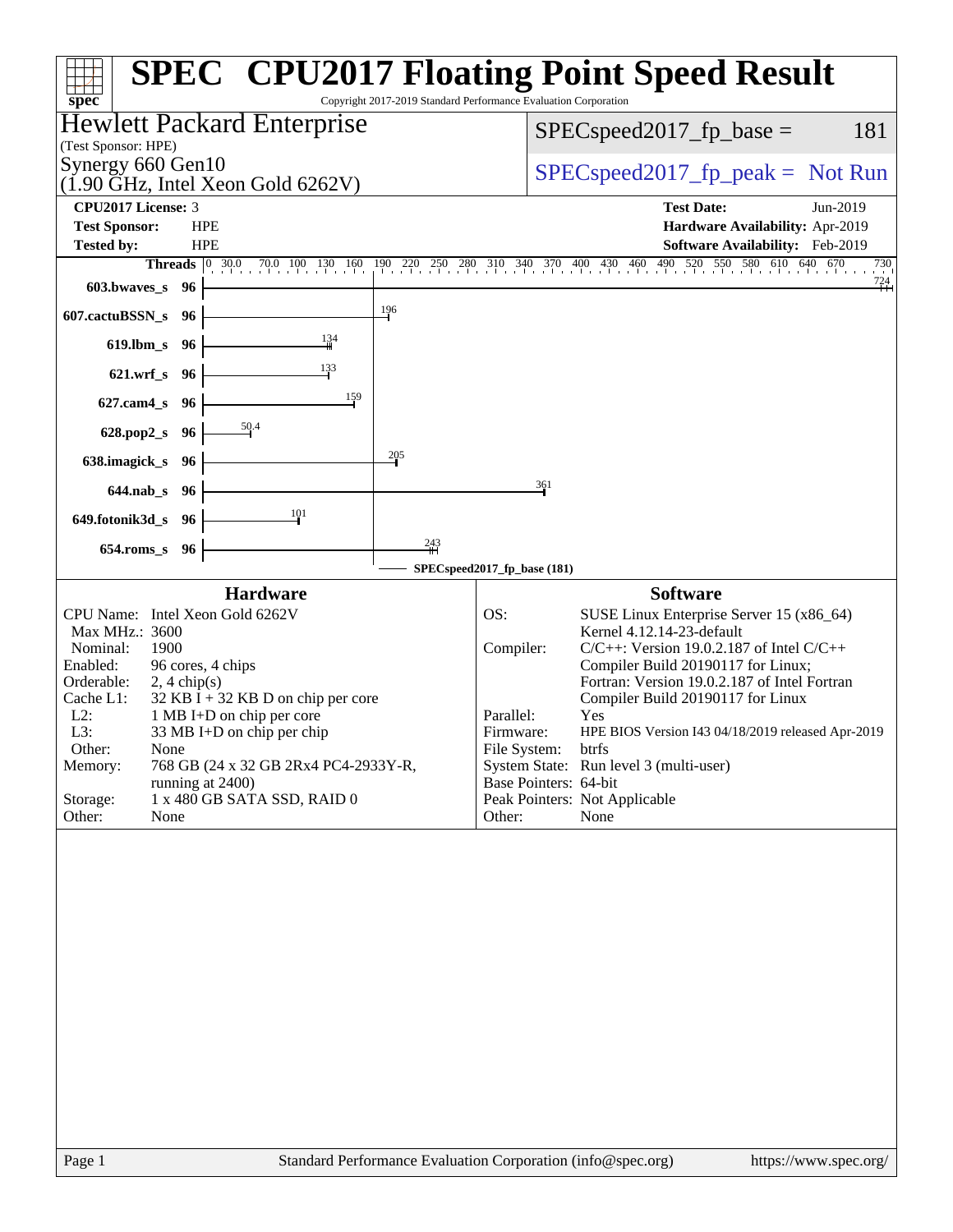Copyright 2017-2019 Standard Performance Evaluation Corporation

#### Hewlett Packard Enterprise

(Test Sponsor: HPE)

**[spec](http://www.spec.org/)**

(1.90 GHz, Intel Xeon Gold 6262V)

 $SPEC speed2017_fp\_base = 181$ 

#### Synergy 660 Gen10<br>  $SPEC speed2017$  [p\_peak = Not Run

**[CPU2017 License:](http://www.spec.org/auto/cpu2017/Docs/result-fields.html#CPU2017License)** 3 **[Test Date:](http://www.spec.org/auto/cpu2017/Docs/result-fields.html#TestDate)** Jun-2019

**[Test Sponsor:](http://www.spec.org/auto/cpu2017/Docs/result-fields.html#TestSponsor)** HPE **[Hardware Availability:](http://www.spec.org/auto/cpu2017/Docs/result-fields.html#HardwareAvailability)** Apr-2019 **[Tested by:](http://www.spec.org/auto/cpu2017/Docs/result-fields.html#Testedby)** HPE **[Software Availability:](http://www.spec.org/auto/cpu2017/Docs/result-fields.html#SoftwareAvailability)** Feb-2019

#### **[Results Table](http://www.spec.org/auto/cpu2017/Docs/result-fields.html#ResultsTable)**

| <b>Base</b>                 |                                                                                                        |                |            |                | <b>Peak</b> |                |            |                |                |              |                |              |                |              |
|-----------------------------|--------------------------------------------------------------------------------------------------------|----------------|------------|----------------|-------------|----------------|------------|----------------|----------------|--------------|----------------|--------------|----------------|--------------|
| <b>Benchmark</b>            | <b>Threads</b>                                                                                         | <b>Seconds</b> | Ratio      | <b>Seconds</b> | Ratio       | <b>Seconds</b> | Ratio      | <b>Threads</b> | <b>Seconds</b> | <b>Ratio</b> | <b>Seconds</b> | <b>Ratio</b> | <b>Seconds</b> | <b>Ratio</b> |
| 603.bwaves_s                | 96                                                                                                     | 80.9           | 729        | 82.2           | 718         | 81.5           | 724        |                |                |              |                |              |                |              |
| 607.cactuBSSN s             | 96                                                                                                     | 84.9           | 196        | 84.7           | 197         | 85.0           | 196        |                |                |              |                |              |                |              |
| $619.1$ bm s                | 96                                                                                                     | 39.7           | 132        | 38.6           | 136         | 39.1           | 134        |                |                |              |                |              |                |              |
| $621.wrf$ s                 | 96                                                                                                     | 99.8           | 133        | 99.8           | 133         | 99.4           | 133        |                |                |              |                |              |                |              |
| $627$ .cam $4$ <sub>s</sub> | 96                                                                                                     | 55.2           | 161        | 55.8           | 159         | 55.6           | <u>159</u> |                |                |              |                |              |                |              |
| $628.pop2_s$                | 96                                                                                                     | 238            | 49.9       | 234            | 50.8        | 235            | 50.4       |                |                |              |                |              |                |              |
| 638.imagick_s               | 96                                                                                                     | 70.2           | 205        | 70.4           | 205         | 70.8           | 204        |                |                |              |                |              |                |              |
| $644$ .nab s                | 96                                                                                                     | 48.5           | 360        | 48.4           | 361         | 48.3           | 362        |                |                |              |                |              |                |              |
| 649.fotonik3d s             | 96                                                                                                     | 90.0           | 101        | 91.3           | 99.9        | 89.5           | 102        |                |                |              |                |              |                |              |
| $654$ .roms s               | 96                                                                                                     | 63.6           | 248        | 64.8           | 243         | 65.5           | 240        |                |                |              |                |              |                |              |
|                             | $SPEC speed2017$ fp base =                                                                             |                | 181        |                |             |                |            |                |                |              |                |              |                |              |
|                             | $CDFC_{\alpha n}$ $\alpha$ $\beta$ $\gamma$ $\beta$ $\beta$ $\gamma$ $\alpha$ $\beta$ $\gamma$ $\beta$ |                | $N \sim 1$ |                |             |                |            |                |                |              |                |              |                |              |

**[SPECspeed2017\\_fp\\_peak =](http://www.spec.org/auto/cpu2017/Docs/result-fields.html#SPECspeed2017fppeak) Not Run**

Results appear in the [order in which they were run.](http://www.spec.org/auto/cpu2017/Docs/result-fields.html#RunOrder) Bold underlined text [indicates a median measurement](http://www.spec.org/auto/cpu2017/Docs/result-fields.html#Median).

#### **[Operating System Notes](http://www.spec.org/auto/cpu2017/Docs/result-fields.html#OperatingSystemNotes)**

 Stack size set to unlimited using "ulimit -s unlimited" Transparent Huge Pages enabled by default Prior to runcpu invocation Filesystem page cache synced and cleared with: sync; echo 3 > /proc/sys/vm/drop\_caches

#### **[General Notes](http://www.spec.org/auto/cpu2017/Docs/result-fields.html#GeneralNotes)**

Environment variables set by runcpu before the start of the run: KMP\_AFFINITY = "granularity=core,compact" LD\_LIBRARY\_PATH = "/home/cpu2017\_u2/lib/ia32:/home/cpu2017\_u2/lib/intel64" OMP\_STACKSIZE = "192M"

 Binaries compiled on a system with 1x Intel Core i9-7900X CPU + 32GB RAM memory using Redhat Enterprise Linux 7.5 NA: The test sponsor attests, as of date of publication, that CVE-2017-5754 (Meltdown) is mitigated in the system as tested and documented. Yes: The test sponsor attests, as of date of publication, that CVE-2017-5753 (Spectre variant 1) is mitigated in the system as tested and documented. Yes: The test sponsor attests, as of date of publication, that CVE-2017-5715 (Spectre variant 2) is mitigated in the system as tested and documented.

#### **[Platform Notes](http://www.spec.org/auto/cpu2017/Docs/result-fields.html#PlatformNotes)**

BIOS Configuration: Hyper-Threading set to Disabled Thermal Configuration set to Maximum Cooling

**(Continued on next page)**

Page 2 Standard Performance Evaluation Corporation [\(info@spec.org\)](mailto:info@spec.org) <https://www.spec.org/>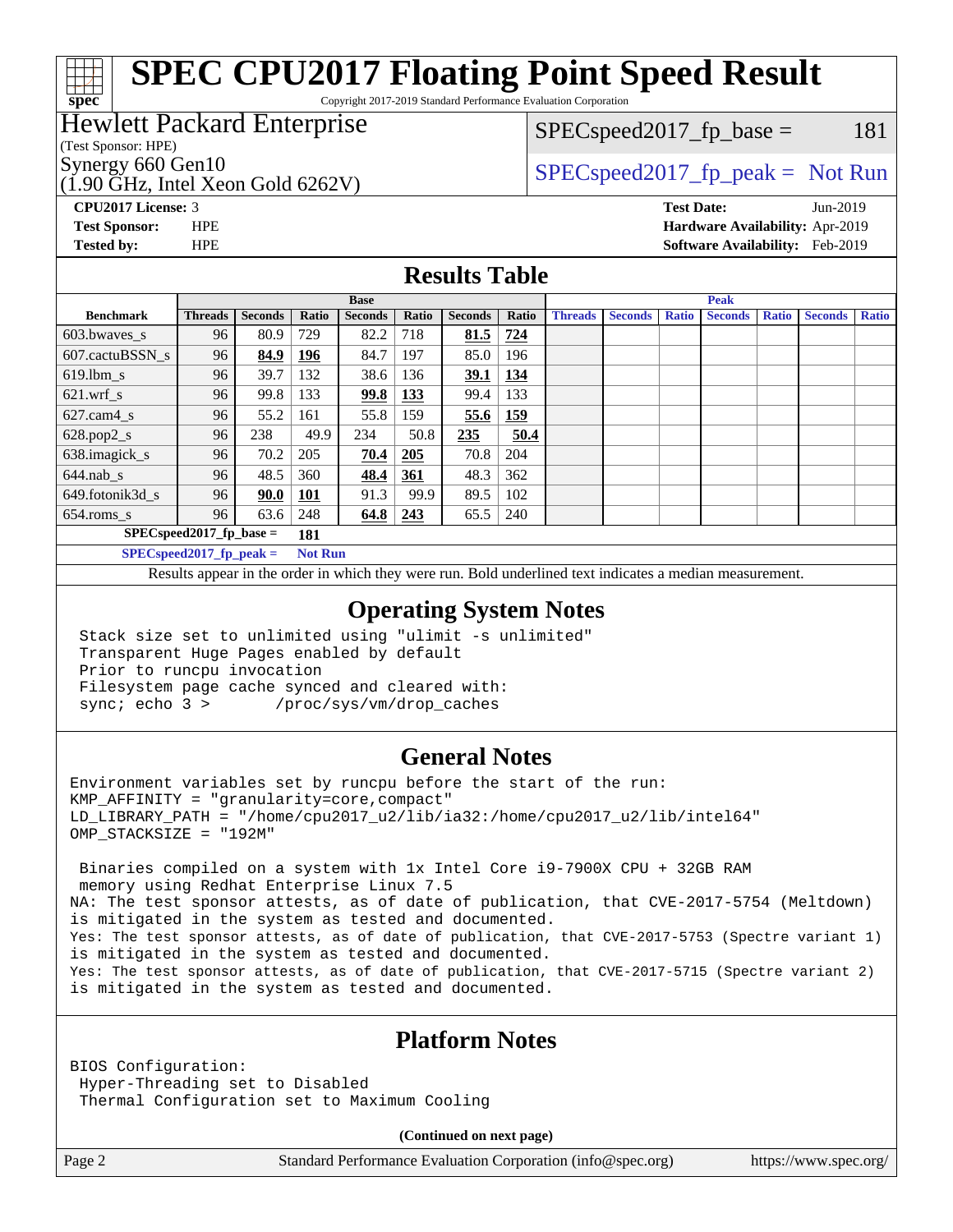Copyright 2017-2019 Standard Performance Evaluation Corporation

#### Hewlett Packard Enterprise

 $SPEC speed2017_fp\_base = 181$ 

#### (Test Sponsor: HPE)

**[spec](http://www.spec.org/)**

(1.90 GHz, Intel Xeon Gold 6262V)

Synergy 660 Gen10  $SPEC speed2017$  fp\_peak = Not Run

**[CPU2017 License:](http://www.spec.org/auto/cpu2017/Docs/result-fields.html#CPU2017License)** 3 **[Test Date:](http://www.spec.org/auto/cpu2017/Docs/result-fields.html#TestDate)** Jun-2019 **[Test Sponsor:](http://www.spec.org/auto/cpu2017/Docs/result-fields.html#TestSponsor)** HPE **[Hardware Availability:](http://www.spec.org/auto/cpu2017/Docs/result-fields.html#HardwareAvailability)** Apr-2019 **[Tested by:](http://www.spec.org/auto/cpu2017/Docs/result-fields.html#Testedby)** HPE **[Software Availability:](http://www.spec.org/auto/cpu2017/Docs/result-fields.html#SoftwareAvailability)** Feb-2019

#### **[Platform Notes \(Continued\)](http://www.spec.org/auto/cpu2017/Docs/result-fields.html#PlatformNotes)**

Page 3 Standard Performance Evaluation Corporation [\(info@spec.org\)](mailto:info@spec.org) <https://www.spec.org/> Memory Patrol Scrubbing set to Disabled LLC Prefetch set to Enabled LLC Dead Line Allocation set to Disabled Enhanced Processor Performance set to Enabled Workload Profile set to General Peak Frequency Compute Energy/Performance Bias set to Balanced Power Workload Profile set to Custom Numa Group Size Optimization set to Flat Intel UPI Link Power Management set to Enabled Sysinfo program /home/cpu2017\_u2/bin/sysinfo Rev: r5974 of 2018-05-19 9bcde8f2999c33d61f64985e45859ea9 running on sy660-gen10 Thu Jun 27 12:29:27 2019 SUT (System Under Test) info as seen by some common utilities. For more information on this section, see <https://www.spec.org/cpu2017/Docs/config.html#sysinfo> From /proc/cpuinfo model name : Intel(R) Xeon(R) Gold 6262V CPU @ 1.90GHz 4 "physical id"s (chips) 96 "processors" cores, siblings (Caution: counting these is hw and system dependent. The following excerpts from /proc/cpuinfo might not be reliable. Use with caution.) cpu cores : 24 siblings : 24 physical 0: cores 0 1 2 3 4 5 8 9 10 11 12 13 16 17 18 19 20 21 24 25 26 27 28 29 physical 1: cores 0 1 2 3 4 5 8 9 10 11 12 13 16 17 18 19 20 21 24 25 26 27 28 29 physical 2: cores 0 1 2 3 4 5 8 9 10 11 12 13 16 17 18 19 20 21 24 25 26 27 28 29 physical 3: cores 0 1 2 3 4 5 8 9 10 11 12 13 16 17 18 19 20 21 24 25 26 27 28 29 From lscpu: Architecture: x86\_64 CPU op-mode(s): 32-bit, 64-bit Byte Order: Little Endian CPU(s): 96 On-line CPU(s) list: 0-95 Thread(s) per core: 1 Core(s) per socket: 24 Socket(s): 4 NUMA node(s): 4 Vendor ID: GenuineIntel CPU family: 6 Model: 85 Model name: Intel(R) Xeon(R) Gold 6262V CPU @ 1.90GHz Stepping: 7 CPU MHz: 1900.000 BogoMIPS: 3800.00 **(Continued on next page)**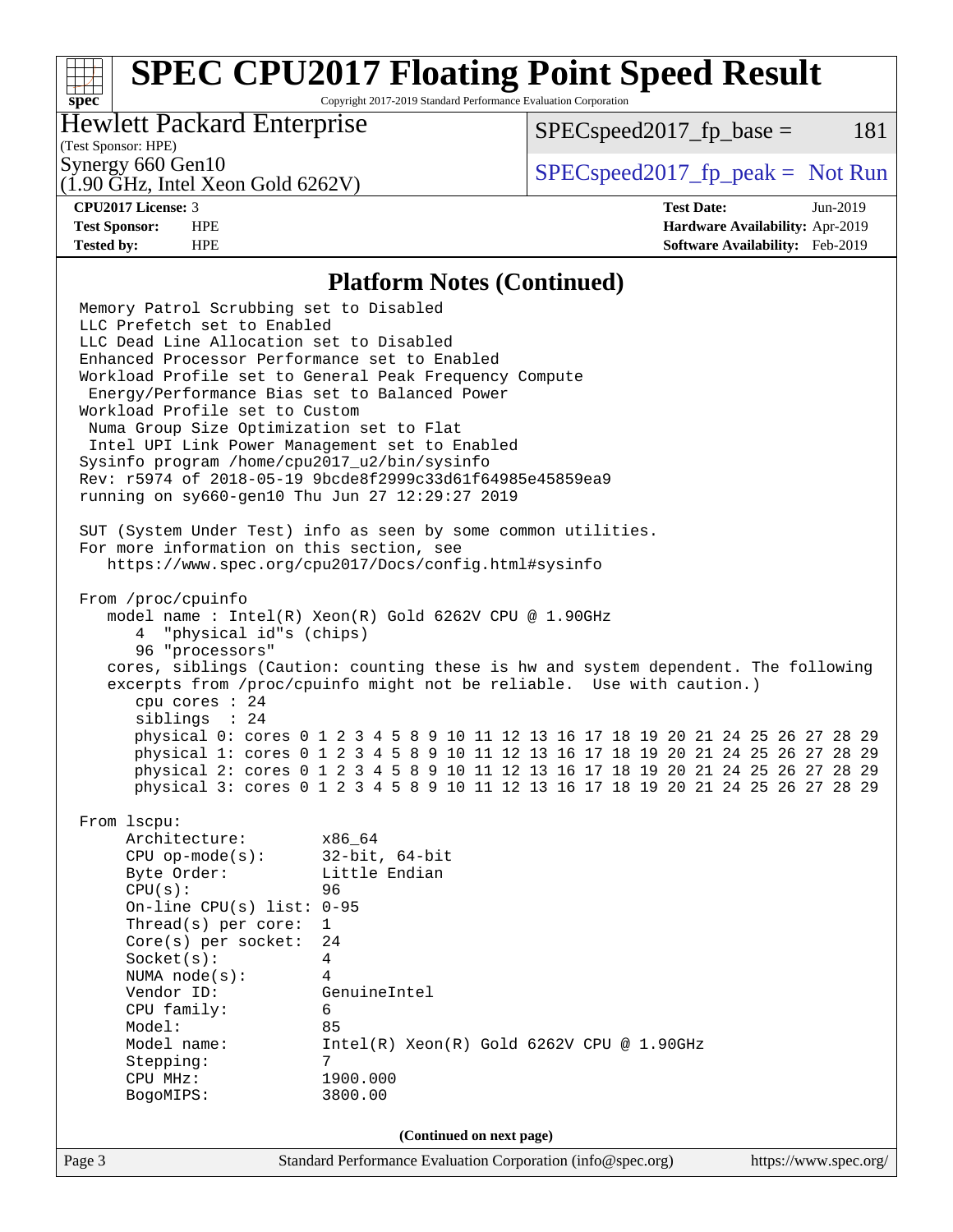Copyright 2017-2019 Standard Performance Evaluation Corporation

#### Hewlett Packard Enterprise

 $SPEC speed2017<sub>fp</sub> base =  $181$$ 

(Test Sponsor: HPE)

(1.90 GHz, Intel Xeon Gold 6262V)

Synergy 660 Gen10  $S^{per}$  [SPECspeed2017\\_fp\\_peak =](http://www.spec.org/auto/cpu2017/Docs/result-fields.html#SPECspeed2017fppeak) Not Run

#### **[CPU2017 License:](http://www.spec.org/auto/cpu2017/Docs/result-fields.html#CPU2017License)** 3 **[Test Date:](http://www.spec.org/auto/cpu2017/Docs/result-fields.html#TestDate)** Jun-2019

**[spec](http://www.spec.org/)**

**[Test Sponsor:](http://www.spec.org/auto/cpu2017/Docs/result-fields.html#TestSponsor)** HPE **[Hardware Availability:](http://www.spec.org/auto/cpu2017/Docs/result-fields.html#HardwareAvailability)** Apr-2019 **[Tested by:](http://www.spec.org/auto/cpu2017/Docs/result-fields.html#Testedby)** HPE **[Software Availability:](http://www.spec.org/auto/cpu2017/Docs/result-fields.html#SoftwareAvailability)** Feb-2019

#### **[Platform Notes \(Continued\)](http://www.spec.org/auto/cpu2017/Docs/result-fields.html#PlatformNotes)**

 Virtualization: VT-x L1d cache: 32K L1i cache: 32K L2 cache: 1024K L3 cache: 33792K NUMA node0 CPU(s): 0-23 NUMA node1 CPU(s): 24-47 NUMA node2 CPU(s): 48-71 NUMA node3 CPU(s): 72-95

Flags: fpu vme de pse tsc msr pae mce cx8 apic sep mtrr pge mca cmov pat pse36 clflush dts acpi mmx fxsr sse sse2 ss ht tm pbe syscall nx pdpe1gb rdtscp lm constant\_tsc art arch\_perfmon pebs bts rep\_good nopl xtopology nonstop\_tsc cpuid aperfmperf tsc\_known\_freq pni pclmulqdq dtes64 monitor ds\_cpl vmx smx est tm2 ssse3 sdbg fma cx16 xtpr pdcm pcid dca sse4\_1 sse4\_2 x2apic movbe popcnt tsc\_deadline\_timer aes xsave avx f16c rdrand lahf\_lm abm 3dnowprefetch cpuid\_fault epb cat\_l3 cdp\_l3 invpcid\_single intel\_ppin mba tpr\_shadow vnmi flexpriority ept vpid fsgsbase tsc\_adjust bmi1 hle avx2 smep bmi2 erms invpcid rtm cqm mpx rdt\_a avx512f avx512dq rdseed adx smap clflushopt clwb intel\_pt avx512cd avx512bw avx512vl xsaveopt xsavec xgetbv1 xsaves cqm\_llc cqm\_occup\_llc cqm\_mbm\_total cqm\_mbm\_local ibpb ibrs stibp dtherm ida arat pln pts pku ospke avx512\_vnni arch\_capabilities ssbd

 /proc/cpuinfo cache data cache size : 33792 KB

 From numactl --hardware WARNING: a numactl 'node' might or might not correspond to a physical chip. available: 4 nodes (0-3) node 0 cpus: 0 1 2 3 4 5 6 7 8 9 10 11 12 13 14 15 16 17 18 19 20 21 22 23 node 0 size: 193044 MB node 0 free: 192357 MB node 1 cpus: 24 25 26 27 28 29 30 31 32 33 34 35 36 37 38 39 40 41 42 43 44 45 46 47 node 1 size: 193531 MB node 1 free: 193340 MB node 2 cpus: 48 49 50 51 52 53 54 55 56 57 58 59 60 61 62 63 64 65 66 67 68 69 70 71 node 2 size: 193502 MB node 2 free: 193319 MB node 3 cpus: 72 73 74 75 76 77 78 79 80 81 82 83 84 85 86 87 88 89 90 91 92 93 94 95 node 3 size: 193321 MB node 3 free: 193138 MB node distances: node 0 1 2 3 0: 10 21 21 21 1: 21 10 21 21 2: 21 21 10 21 3: 21 21 21 10 From /proc/meminfo **(Continued on next page)**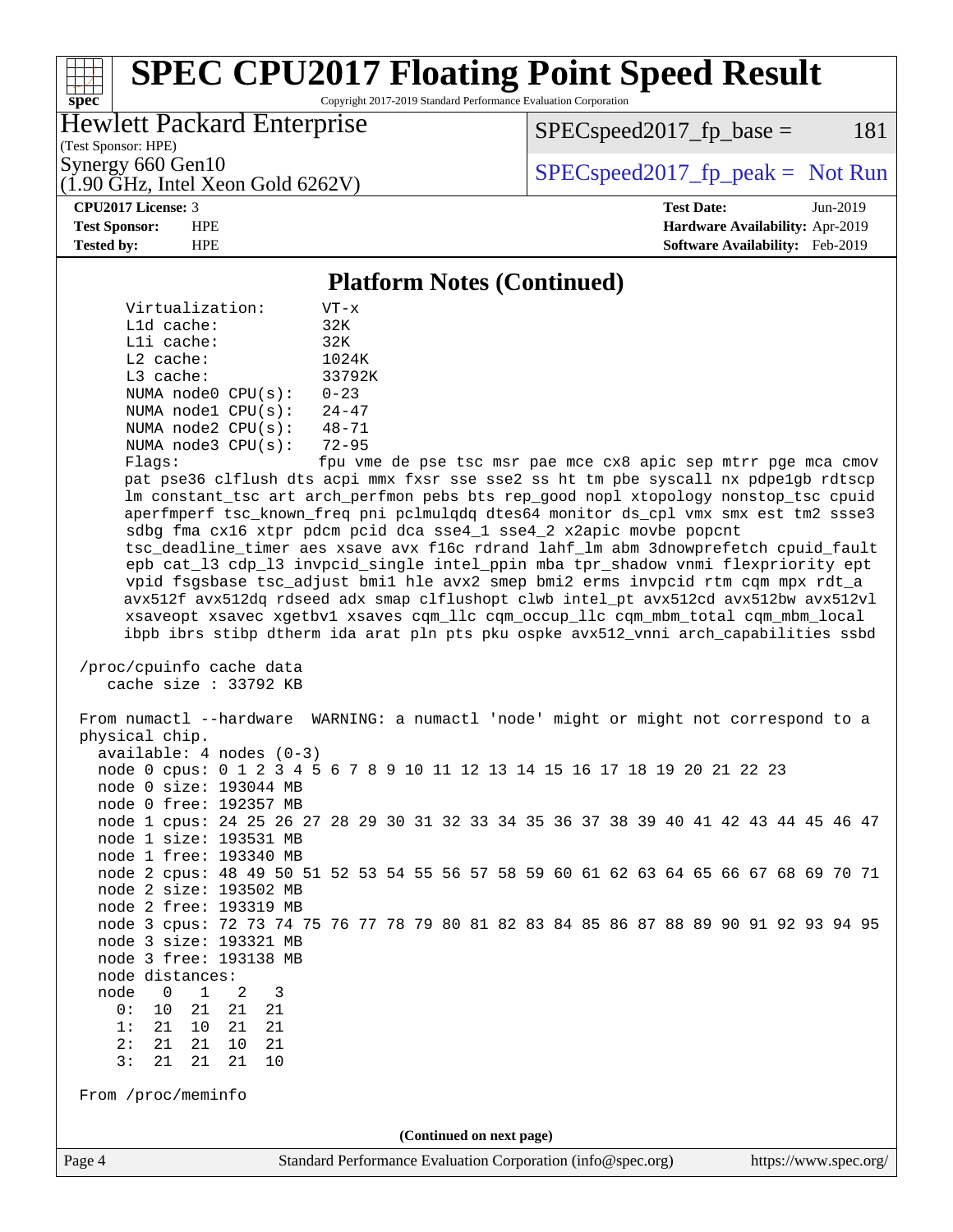#### **[spec](http://www.spec.org/) [SPEC CPU2017 Floating Point Speed Result](http://www.spec.org/auto/cpu2017/Docs/result-fields.html#SPECCPU2017FloatingPointSpeedResult)** Copyright 2017-2019 Standard Performance Evaluation Corporation (Test Sponsor: HPE) Hewlett Packard Enterprise (1.90 GHz, Intel Xeon Gold 6262V) Synergy 660 Gen10  $SPEC speed2017$  fp\_peak = Not Run  $SPEC speed2017_fp\_base = 181$ **[CPU2017 License:](http://www.spec.org/auto/cpu2017/Docs/result-fields.html#CPU2017License)** 3 **[Test Date:](http://www.spec.org/auto/cpu2017/Docs/result-fields.html#TestDate)** Jun-2019 **[Test Sponsor:](http://www.spec.org/auto/cpu2017/Docs/result-fields.html#TestSponsor)** HPE **[Hardware Availability:](http://www.spec.org/auto/cpu2017/Docs/result-fields.html#HardwareAvailability)** Apr-2019 **[Tested by:](http://www.spec.org/auto/cpu2017/Docs/result-fields.html#Testedby)** HPE **[Software Availability:](http://www.spec.org/auto/cpu2017/Docs/result-fields.html#SoftwareAvailability)** Feb-2019 **[Platform Notes \(Continued\)](http://www.spec.org/auto/cpu2017/Docs/result-fields.html#PlatformNotes)** MemTotal: 791961784 kB HugePages\_Total: 0 Hugepagesize: 2048 kB From /etc/\*release\* /etc/\*version\* os-release: NAME="SLES" VERSION="15" VERSION\_ID="15" PRETTY\_NAME="SUSE Linux Enterprise Server 15" ID="sles" ID\_LIKE="suse" ANSI\_COLOR="0;32" CPE\_NAME="cpe:/o:suse:sles:15" uname -a: Linux sy660-gen10 4.12.14-23-default #1 SMP Tue May 29 21:04:44 UTC 2018 (cd0437b) x86\_64 x86\_64 x86\_64 GNU/Linux Kernel self-reported vulnerability status: CVE-2017-5754 (Meltdown): Not affected CVE-2017-5753 (Spectre variant 1): Mitigation: \_\_user pointer sanitization CVE-2017-5715 (Spectre variant 2): Mitigation: Indirect Branch Restricted Speculation, IBPB, IBRS\_FW run-level 3 Jun 27 12:29 SPEC is set to: /home/cpu2017\_u2 Filesystem Type Size Used Avail Use% Mounted on /dev/sdb2 btrfs 445G 125G 320G 29% /home Additional information from dmidecode follows. WARNING: Use caution when you interpret this section. The 'dmidecode' program reads system data which is "intended to allow hardware to be accurately determined", but the intent may not be met, as there are frequent changes to hardware, firmware, and the "DMTF SMBIOS" standard. BIOS HPE I43 04/18/2019 Memory: 24x UNKNOWN NOT AVAILABLE 24x UNKNOWN NOT AVAILABLE 32 GB 2 rank 2933, configured at 2400 (End of data from sysinfo program)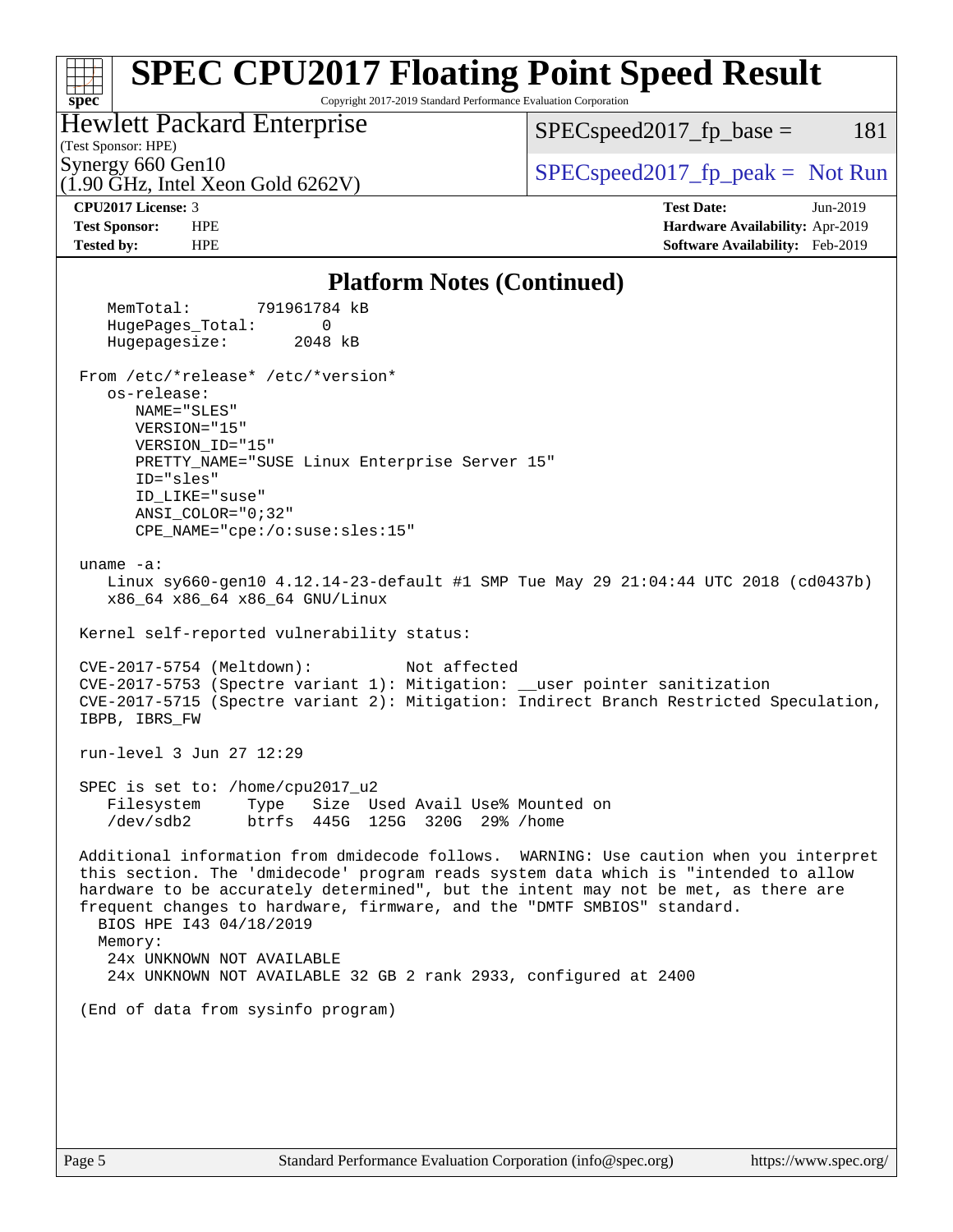Copyright 2017-2019 Standard Performance Evaluation Corporation

#### Hewlett Packard Enterprise

 $SPEC speed2017_fp\_base = 181$ 

### (Test Sponsor: HPE)

(1.90 GHz, Intel Xeon Gold 6262V)

Synergy 660 Gen10<br>  $SPEC speed2017<sub>fr</sub> peak = Not Run$ <br>  $SPEC speed2017<sub>fr</sub> peak = Not Run$ 

**[spec](http://www.spec.org/)**

**[Tested by:](http://www.spec.org/auto/cpu2017/Docs/result-fields.html#Testedby)** HPE **[Software Availability:](http://www.spec.org/auto/cpu2017/Docs/result-fields.html#SoftwareAvailability)** Feb-2019

**[CPU2017 License:](http://www.spec.org/auto/cpu2017/Docs/result-fields.html#CPU2017License)** 3 **[Test Date:](http://www.spec.org/auto/cpu2017/Docs/result-fields.html#TestDate)** Jun-2019 **[Test Sponsor:](http://www.spec.org/auto/cpu2017/Docs/result-fields.html#TestSponsor)** HPE **[Hardware Availability:](http://www.spec.org/auto/cpu2017/Docs/result-fields.html#HardwareAvailability)** Apr-2019

#### **[Compiler Version Notes](http://www.spec.org/auto/cpu2017/Docs/result-fields.html#CompilerVersionNotes)**

| $CC$ 619.1bm_s(base) 638.imagick_s(base) 644.nab_s(base)                                                                                                                                 |
|------------------------------------------------------------------------------------------------------------------------------------------------------------------------------------------|
| Intel(R) C Intel(R) 64 Compiler for applications running on Intel(R) 64,<br>Version 19.0.2.187 Build 20190117                                                                            |
| Copyright (C) 1985-2019 Intel Corporation. All rights reserved.                                                                                                                          |
|                                                                                                                                                                                          |
| FC 607.cactuBSSN s(base)                                                                                                                                                                 |
| Intel(R) $C++$ Intel(R) 64 Compiler for applications running on Intel(R) 64,<br>Version 19.0.2.187 Build 20190117                                                                        |
| Copyright (C) 1985-2019 Intel Corporation. All rights reserved.<br>Intel(R) C Intel(R) 64 Compiler for applications running on Intel(R) 64,<br>Version 19.0.2.187 Build 20190117         |
| Copyright (C) 1985-2019 Intel Corporation. All rights reserved.<br>$Intel(R)$ Fortran Intel(R) 64 Compiler for applications running on Intel(R)<br>64, Version 19.0.2.187 Build 20190117 |
| Copyright (C) 1985-2019 Intel Corporation. All rights reserved.                                                                                                                          |
|                                                                                                                                                                                          |
| FC 603.bwaves_s(base) 649.fotonik3d_s(base) 654.roms_s(base)                                                                                                                             |
| $Intel(R)$ Fortran Intel(R) 64 Compiler for applications running on Intel(R)<br>64, Version 19.0.2.187 Build 20190117                                                                    |
| Copyright (C) 1985-2019 Intel Corporation. All rights reserved.                                                                                                                          |
|                                                                                                                                                                                          |
| $CC$ 621.wrf_s(base) 627.cam4_s(base) 628.pop2_s(base)                                                                                                                                   |
| $Intel(R)$ Fortran Intel(R) 64 Compiler for applications running on Intel(R)<br>64, Version 19.0.2.187 Build 20190117                                                                    |
| Copyright (C) 1985-2019 Intel Corporation. All rights reserved.<br>Intel(R) C Intel(R) 64 Compiler for applications running on Intel(R) 64,<br>Version 19.0.2.187 Build 20190117         |
| Copyright (C) 1985-2019 Intel Corporation. All rights reserved.                                                                                                                          |
|                                                                                                                                                                                          |

#### **[Base Compiler Invocation](http://www.spec.org/auto/cpu2017/Docs/result-fields.html#BaseCompilerInvocation)**

[C benchmarks](http://www.spec.org/auto/cpu2017/Docs/result-fields.html#Cbenchmarks):

[icc -m64 -std=c11](http://www.spec.org/cpu2017/results/res2019q3/cpu2017-20190709-16186.flags.html#user_CCbase_intel_icc_64bit_c11_33ee0cdaae7deeeab2a9725423ba97205ce30f63b9926c2519791662299b76a0318f32ddfffdc46587804de3178b4f9328c46fa7c2b0cd779d7a61945c91cd35)

**(Continued on next page)**

Page 6 Standard Performance Evaluation Corporation [\(info@spec.org\)](mailto:info@spec.org) <https://www.spec.org/>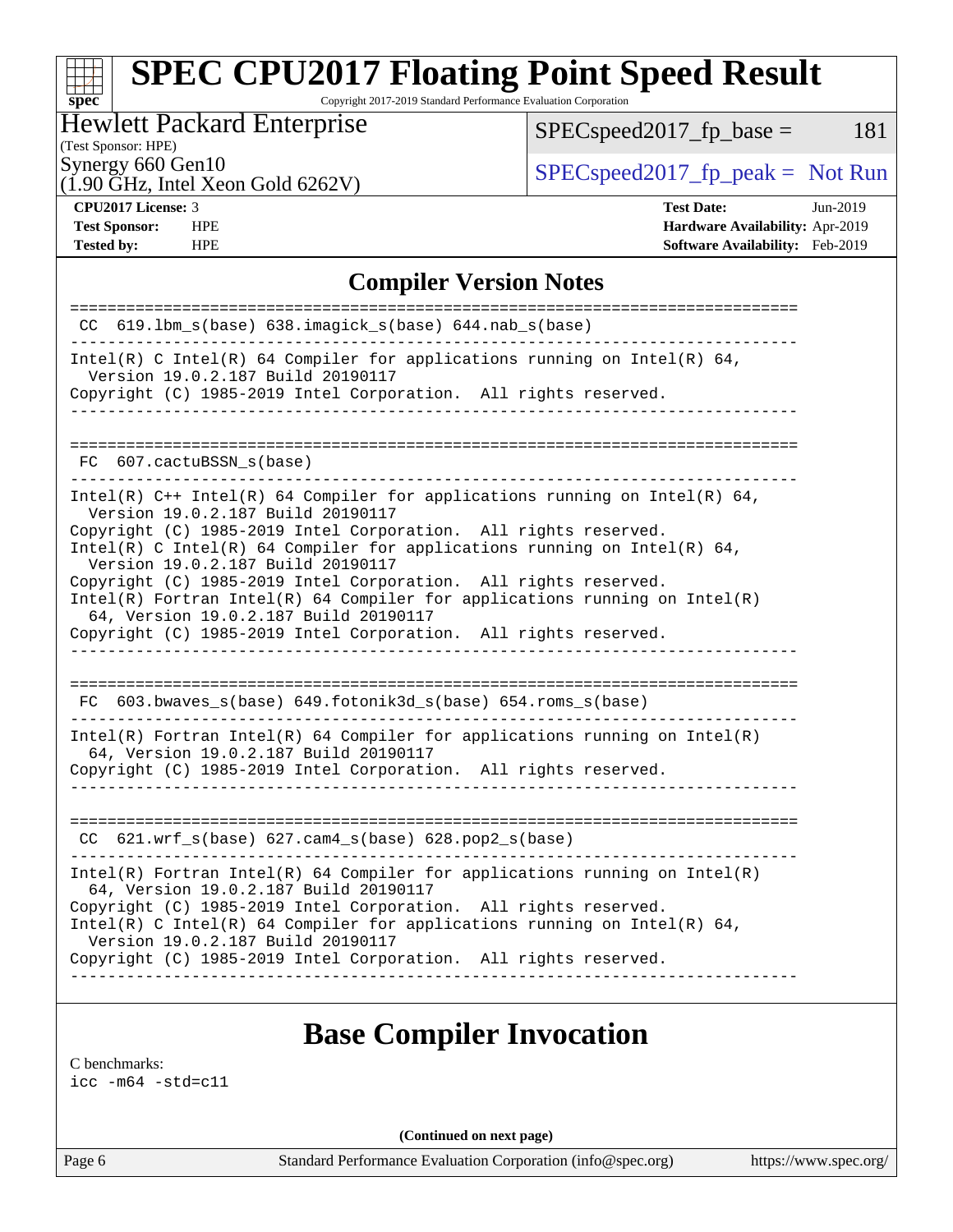# **[spec](http://www.spec.org/)**

# **[SPEC CPU2017 Floating Point Speed Result](http://www.spec.org/auto/cpu2017/Docs/result-fields.html#SPECCPU2017FloatingPointSpeedResult)**

Copyright 2017-2019 Standard Performance Evaluation Corporation

#### Hewlett Packard Enterprise

(1.90 GHz, Intel Xeon Gold 6262V)

(Test Sponsor: HPE)

 $SPEC speed2017_f p\_base = 181$ 

Synergy 660 Gen10  $S^{per}$  [SPECspeed2017\\_fp\\_peak =](http://www.spec.org/auto/cpu2017/Docs/result-fields.html#SPECspeed2017fppeak) Not Run

**[CPU2017 License:](http://www.spec.org/auto/cpu2017/Docs/result-fields.html#CPU2017License)** 3 **[Test Date:](http://www.spec.org/auto/cpu2017/Docs/result-fields.html#TestDate)** Jun-2019 **[Test Sponsor:](http://www.spec.org/auto/cpu2017/Docs/result-fields.html#TestSponsor)** HPE **[Hardware Availability:](http://www.spec.org/auto/cpu2017/Docs/result-fields.html#HardwareAvailability)** Apr-2019 **[Tested by:](http://www.spec.org/auto/cpu2017/Docs/result-fields.html#Testedby)** HPE **[Software Availability:](http://www.spec.org/auto/cpu2017/Docs/result-fields.html#SoftwareAvailability)** Feb-2019

## **[Base Compiler Invocation \(Continued\)](http://www.spec.org/auto/cpu2017/Docs/result-fields.html#BaseCompilerInvocation)**

[Fortran benchmarks](http://www.spec.org/auto/cpu2017/Docs/result-fields.html#Fortranbenchmarks): [ifort -m64](http://www.spec.org/cpu2017/results/res2019q3/cpu2017-20190709-16186.flags.html#user_FCbase_intel_ifort_64bit_24f2bb282fbaeffd6157abe4f878425411749daecae9a33200eee2bee2fe76f3b89351d69a8130dd5949958ce389cf37ff59a95e7a40d588e8d3a57e0c3fd751)

[Benchmarks using both Fortran and C](http://www.spec.org/auto/cpu2017/Docs/result-fields.html#BenchmarksusingbothFortranandC): [ifort -m64](http://www.spec.org/cpu2017/results/res2019q3/cpu2017-20190709-16186.flags.html#user_CC_FCbase_intel_ifort_64bit_24f2bb282fbaeffd6157abe4f878425411749daecae9a33200eee2bee2fe76f3b89351d69a8130dd5949958ce389cf37ff59a95e7a40d588e8d3a57e0c3fd751) [icc -m64 -std=c11](http://www.spec.org/cpu2017/results/res2019q3/cpu2017-20190709-16186.flags.html#user_CC_FCbase_intel_icc_64bit_c11_33ee0cdaae7deeeab2a9725423ba97205ce30f63b9926c2519791662299b76a0318f32ddfffdc46587804de3178b4f9328c46fa7c2b0cd779d7a61945c91cd35)

[Benchmarks using Fortran, C, and C++:](http://www.spec.org/auto/cpu2017/Docs/result-fields.html#BenchmarksusingFortranCandCXX) [icpc -m64](http://www.spec.org/cpu2017/results/res2019q3/cpu2017-20190709-16186.flags.html#user_CC_CXX_FCbase_intel_icpc_64bit_4ecb2543ae3f1412ef961e0650ca070fec7b7afdcd6ed48761b84423119d1bf6bdf5cad15b44d48e7256388bc77273b966e5eb805aefd121eb22e9299b2ec9d9) [icc -m64 -std=c11](http://www.spec.org/cpu2017/results/res2019q3/cpu2017-20190709-16186.flags.html#user_CC_CXX_FCbase_intel_icc_64bit_c11_33ee0cdaae7deeeab2a9725423ba97205ce30f63b9926c2519791662299b76a0318f32ddfffdc46587804de3178b4f9328c46fa7c2b0cd779d7a61945c91cd35) [ifort -m64](http://www.spec.org/cpu2017/results/res2019q3/cpu2017-20190709-16186.flags.html#user_CC_CXX_FCbase_intel_ifort_64bit_24f2bb282fbaeffd6157abe4f878425411749daecae9a33200eee2bee2fe76f3b89351d69a8130dd5949958ce389cf37ff59a95e7a40d588e8d3a57e0c3fd751)

### **[Base Portability Flags](http://www.spec.org/auto/cpu2017/Docs/result-fields.html#BasePortabilityFlags)**

 603.bwaves\_s: [-DSPEC\\_LP64](http://www.spec.org/cpu2017/results/res2019q3/cpu2017-20190709-16186.flags.html#suite_basePORTABILITY603_bwaves_s_DSPEC_LP64) 607.cactuBSSN\_s: [-DSPEC\\_LP64](http://www.spec.org/cpu2017/results/res2019q3/cpu2017-20190709-16186.flags.html#suite_basePORTABILITY607_cactuBSSN_s_DSPEC_LP64) 619.lbm\_s: [-DSPEC\\_LP64](http://www.spec.org/cpu2017/results/res2019q3/cpu2017-20190709-16186.flags.html#suite_basePORTABILITY619_lbm_s_DSPEC_LP64) 621.wrf\_s: [-DSPEC\\_LP64](http://www.spec.org/cpu2017/results/res2019q3/cpu2017-20190709-16186.flags.html#suite_basePORTABILITY621_wrf_s_DSPEC_LP64) [-DSPEC\\_CASE\\_FLAG](http://www.spec.org/cpu2017/results/res2019q3/cpu2017-20190709-16186.flags.html#b621.wrf_s_baseCPORTABILITY_DSPEC_CASE_FLAG) [-convert big\\_endian](http://www.spec.org/cpu2017/results/res2019q3/cpu2017-20190709-16186.flags.html#user_baseFPORTABILITY621_wrf_s_convert_big_endian_c3194028bc08c63ac5d04de18c48ce6d347e4e562e8892b8bdbdc0214820426deb8554edfa529a3fb25a586e65a3d812c835984020483e7e73212c4d31a38223) 627.cam4\_s: [-DSPEC\\_LP64](http://www.spec.org/cpu2017/results/res2019q3/cpu2017-20190709-16186.flags.html#suite_basePORTABILITY627_cam4_s_DSPEC_LP64) [-DSPEC\\_CASE\\_FLAG](http://www.spec.org/cpu2017/results/res2019q3/cpu2017-20190709-16186.flags.html#b627.cam4_s_baseCPORTABILITY_DSPEC_CASE_FLAG) 628.pop2\_s: [-DSPEC\\_LP64](http://www.spec.org/cpu2017/results/res2019q3/cpu2017-20190709-16186.flags.html#suite_basePORTABILITY628_pop2_s_DSPEC_LP64) [-DSPEC\\_CASE\\_FLAG](http://www.spec.org/cpu2017/results/res2019q3/cpu2017-20190709-16186.flags.html#b628.pop2_s_baseCPORTABILITY_DSPEC_CASE_FLAG) [-convert big\\_endian](http://www.spec.org/cpu2017/results/res2019q3/cpu2017-20190709-16186.flags.html#user_baseFPORTABILITY628_pop2_s_convert_big_endian_c3194028bc08c63ac5d04de18c48ce6d347e4e562e8892b8bdbdc0214820426deb8554edfa529a3fb25a586e65a3d812c835984020483e7e73212c4d31a38223) [-assume byterecl](http://www.spec.org/cpu2017/results/res2019q3/cpu2017-20190709-16186.flags.html#user_baseFPORTABILITY628_pop2_s_assume_byterecl_7e47d18b9513cf18525430bbf0f2177aa9bf368bc7a059c09b2c06a34b53bd3447c950d3f8d6c70e3faf3a05c8557d66a5798b567902e8849adc142926523472) 638.imagick\_s: [-DSPEC\\_LP64](http://www.spec.org/cpu2017/results/res2019q3/cpu2017-20190709-16186.flags.html#suite_basePORTABILITY638_imagick_s_DSPEC_LP64) 644.nab\_s: [-DSPEC\\_LP64](http://www.spec.org/cpu2017/results/res2019q3/cpu2017-20190709-16186.flags.html#suite_basePORTABILITY644_nab_s_DSPEC_LP64) 649.fotonik3d\_s: [-DSPEC\\_LP64](http://www.spec.org/cpu2017/results/res2019q3/cpu2017-20190709-16186.flags.html#suite_basePORTABILITY649_fotonik3d_s_DSPEC_LP64) 654.roms\_s: [-DSPEC\\_LP64](http://www.spec.org/cpu2017/results/res2019q3/cpu2017-20190709-16186.flags.html#suite_basePORTABILITY654_roms_s_DSPEC_LP64)

# **[Base Optimization Flags](http://www.spec.org/auto/cpu2017/Docs/result-fields.html#BaseOptimizationFlags)**

[C benchmarks](http://www.spec.org/auto/cpu2017/Docs/result-fields.html#Cbenchmarks):

```
-xCORE-AVX512 -ipo -O3 -no-prec-div -qopt-prefetch
-ffinite-math-only -qopt-mem-layout-trans=4 -qopenmp -DSPEC_OPENMP
-qopt-prefetch-issue-excl-hint -ansi-alias -complex-limited-range
```
#### [Fortran benchmarks](http://www.spec.org/auto/cpu2017/Docs/result-fields.html#Fortranbenchmarks):

[-DSPEC\\_OPENMP](http://www.spec.org/cpu2017/results/res2019q3/cpu2017-20190709-16186.flags.html#suite_FCbase_DSPEC_OPENMP) [-xCORE-AVX512](http://www.spec.org/cpu2017/results/res2019q3/cpu2017-20190709-16186.flags.html#user_FCbase_f-xCORE-AVX512) [-ipo](http://www.spec.org/cpu2017/results/res2019q3/cpu2017-20190709-16186.flags.html#user_FCbase_f-ipo) [-O3](http://www.spec.org/cpu2017/results/res2019q3/cpu2017-20190709-16186.flags.html#user_FCbase_f-O3) [-no-prec-div](http://www.spec.org/cpu2017/results/res2019q3/cpu2017-20190709-16186.flags.html#user_FCbase_f-no-prec-div) [-qopt-prefetch](http://www.spec.org/cpu2017/results/res2019q3/cpu2017-20190709-16186.flags.html#user_FCbase_f-qopt-prefetch) [-ffinite-math-only](http://www.spec.org/cpu2017/results/res2019q3/cpu2017-20190709-16186.flags.html#user_FCbase_f_finite_math_only_cb91587bd2077682c4b38af759c288ed7c732db004271a9512da14a4f8007909a5f1427ecbf1a0fb78ff2a814402c6114ac565ca162485bbcae155b5e4258871) [-qopt-mem-layout-trans=4](http://www.spec.org/cpu2017/results/res2019q3/cpu2017-20190709-16186.flags.html#user_FCbase_f-qopt-mem-layout-trans_fa39e755916c150a61361b7846f310bcdf6f04e385ef281cadf3647acec3f0ae266d1a1d22d972a7087a248fd4e6ca390a3634700869573d231a252c784941a8) [-qopenmp](http://www.spec.org/cpu2017/results/res2019q3/cpu2017-20190709-16186.flags.html#user_FCbase_qopenmp_16be0c44f24f464004c6784a7acb94aca937f053568ce72f94b139a11c7c168634a55f6653758ddd83bcf7b8463e8028bb0b48b77bcddc6b78d5d95bb1df2967) [-qopt-prefetch-issue-excl-hint](http://www.spec.org/cpu2017/results/res2019q3/cpu2017-20190709-16186.flags.html#user_FCbase_f-qopt-prefetch-issue-excl-hint) [-ansi-alias](http://www.spec.org/cpu2017/results/res2019q3/cpu2017-20190709-16186.flags.html#user_FCbase_f-ansi-alias) [-complex-limited-range](http://www.spec.org/cpu2017/results/res2019q3/cpu2017-20190709-16186.flags.html#user_FCbase_f-complex-limited-range) [-nostandard-realloc-lhs](http://www.spec.org/cpu2017/results/res2019q3/cpu2017-20190709-16186.flags.html#user_FCbase_f_2003_std_realloc_82b4557e90729c0f113870c07e44d33d6f5a304b4f63d4c15d2d0f1fab99f5daaed73bdb9275d9ae411527f28b936061aa8b9c8f2d63842963b95c9dd6426b8a)

[Benchmarks using both Fortran and C](http://www.spec.org/auto/cpu2017/Docs/result-fields.html#BenchmarksusingbothFortranandC):

```
-xCORE-AVX512 -ipo -O3 -no-prec-div -qopt-prefetch
-ffinite-math-only -qopt-mem-layout-trans=4 -qopenmp -DSPEC_OPENMP
-qopt-prefetch-issue-excl-hint -ansi-alias -complex-limited-range
-nostandard-realloc-lhs
```
**(Continued on next page)**